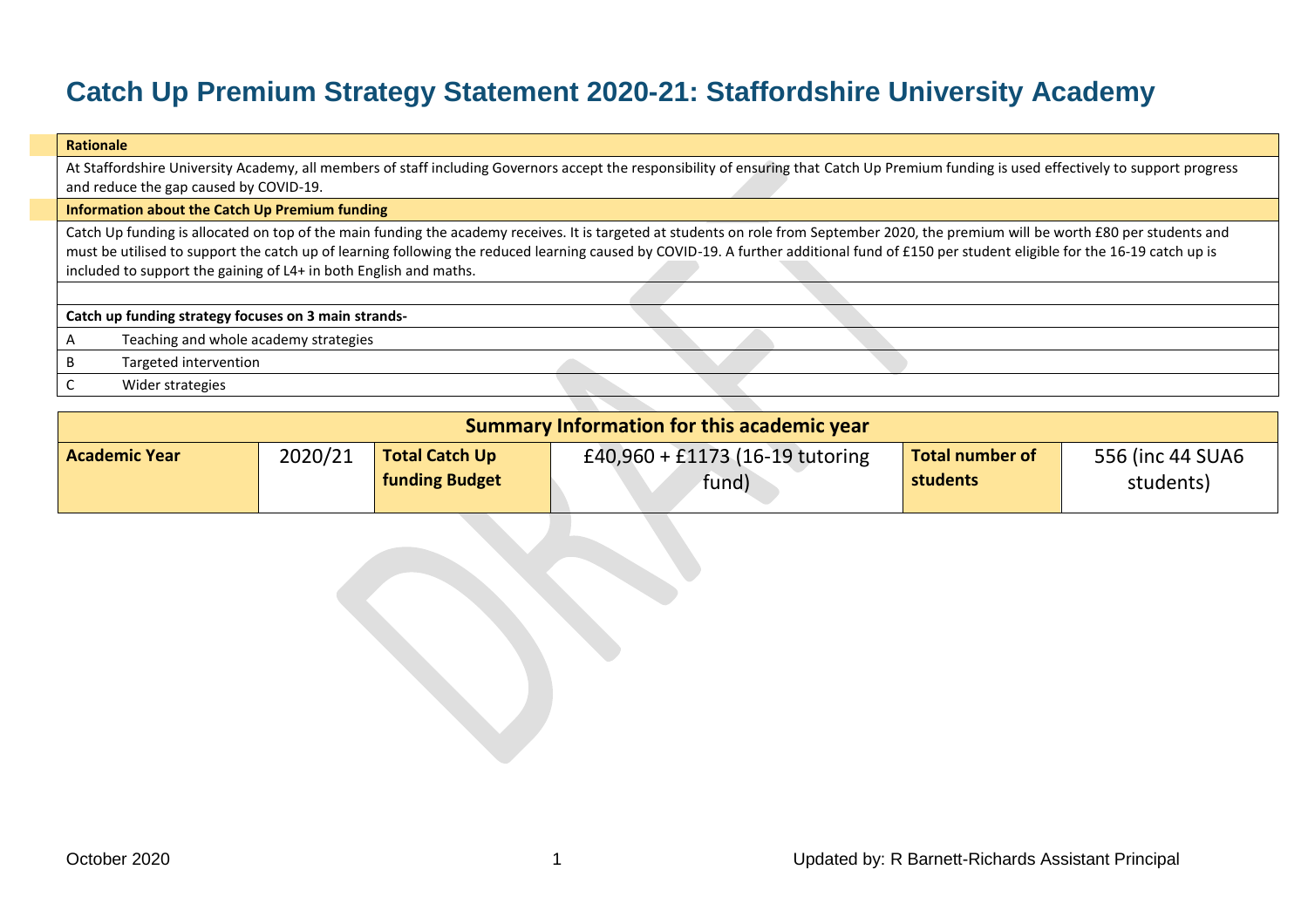| <b>Strand</b>  | <b>Desired Outcome</b>                                                              | <b>Chosen</b><br>action/<br>approach | <b>Intended</b><br><b>Cost</b> | What is the evidence<br>and rationale for this<br>choice?                                                                             | <b>Intended outcomes (targets)</b>                                                                                                                                                                                                                                                                                                                                                                                                                                      | How will you ensure it is<br>implemented well?                                                                                                                                                                                                                                                                                                                                  | Lead       | <b>Start</b><br><b>Date</b> | <b>Dec 20</b> | April 21 | $\overline{21}$<br>July |
|----------------|-------------------------------------------------------------------------------------|--------------------------------------|--------------------------------|---------------------------------------------------------------------------------------------------------------------------------------|-------------------------------------------------------------------------------------------------------------------------------------------------------------------------------------------------------------------------------------------------------------------------------------------------------------------------------------------------------------------------------------------------------------------------------------------------------------------------|---------------------------------------------------------------------------------------------------------------------------------------------------------------------------------------------------------------------------------------------------------------------------------------------------------------------------------------------------------------------------------|------------|-----------------------------|---------------|----------|-------------------------|
| $\overline{B}$ | Improved<br>outcomes for<br>students                                                | National<br>Tutoring<br>Programme    | £10000                         | Small group intervention<br>by subject specialists<br>have large impact on<br>outcomes.                                               | Academic mentors lead small<br>group interventions to<br>improve student outcomes.<br>Students targeted by<br>subjects based upon internal<br>assessment information<br>from classwork and other<br>sources.                                                                                                                                                                                                                                                            | Use classroom data to<br>inform the interventions<br>required by students<br>and deploy academic<br>mentors accordingly.<br>Regular reviews of<br>intervention strategies<br>and use of mentors.                                                                                                                                                                                | <b>RBR</b> | Nov<br>20                   |               |          |                         |
| $\overline{A}$ | Students catch up<br>all content missed<br>during lockdown<br>in a timely<br>manner | Recovery<br>curriculum<br>design     | £3000                          | Recovery curriculum<br>designed and planned for<br>autumn term to cover<br>the essential information<br>needed over a shorter<br>time | Recovery curriculum mapped<br>and planned across the<br>academic year.<br>1&I sheets demonstrate<br>individualised subjects needs<br>to cover during recovery.<br>All staff to implement the<br>strategies of TLAC (Teach<br>Like a Champion), research-<br>based strategies that work<br>for disadvantaged students.<br>All Staff continue to receive<br>instant feedback from<br>chequebooks.<br>CPD to be tailored<br>specifically around the pillars<br>of mastery. | Regular reviews of<br>progress taking into<br>consideration any<br>impact created by<br>COVID.<br>Effective use of CPD and<br>INSET, embedding staff<br>use of the TLAC<br>strategies.<br>Staff are robustly and<br>constantly developed<br>through the use of<br>chequebooks.<br>Personalised CPD,<br>evidenced through<br>teaching files, will offer<br>precise CPD to staff. | BA         | July<br>20                  |               |          |                         |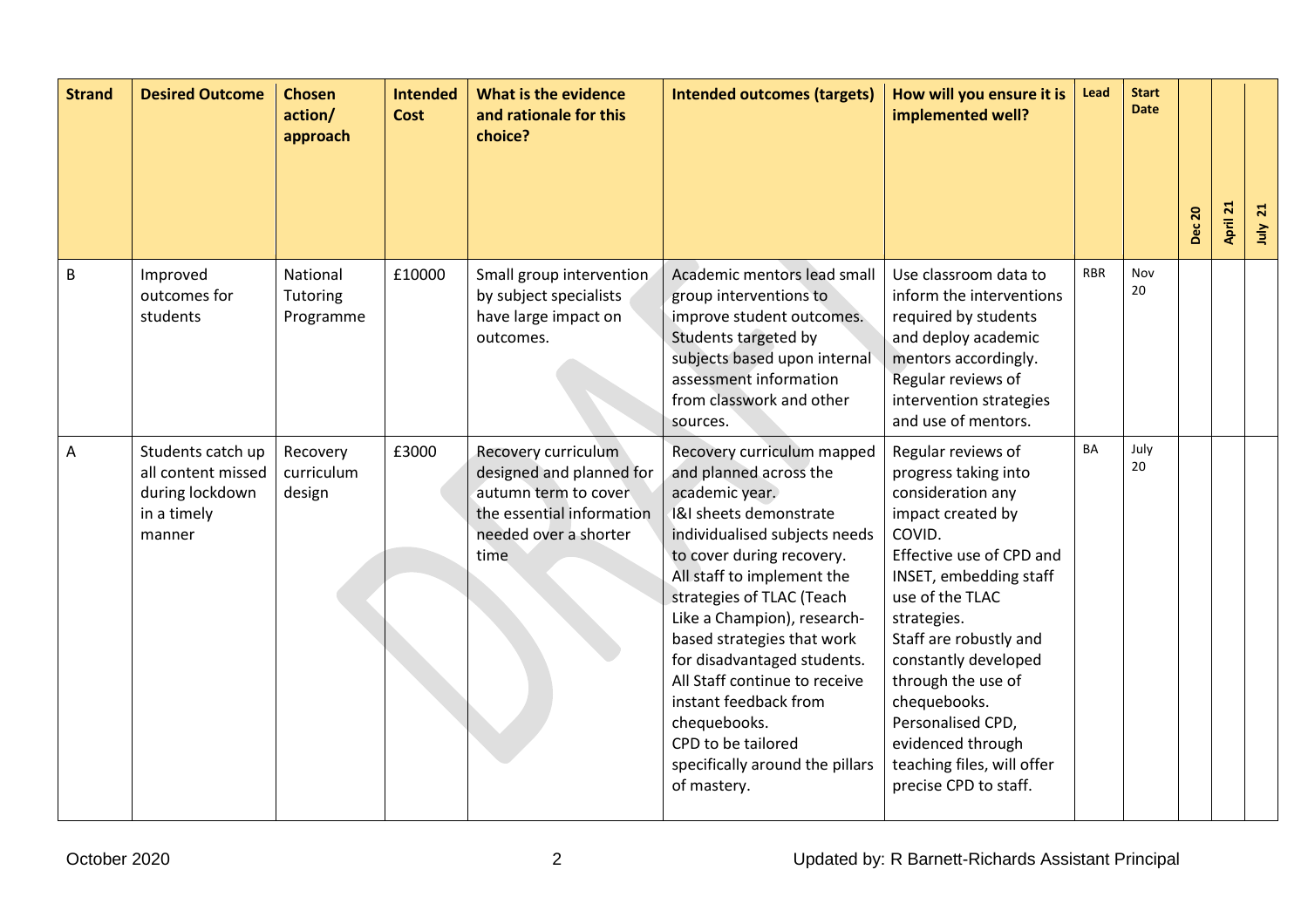| A       | T&L techniques<br>focussed on<br>memory retrieval<br>support improved<br>outcomes | <b>CPD</b>                      | £0    | Introduction of<br>disadvantaged T&L<br>techniques including<br>metacognition and<br>memory retrieval                | All staff receive CPD<br>focussed around memory<br>retrieval and metacognition<br>in September.<br>All staff attend regular T&L<br>meetings calendared<br>throughout the year to focus<br>on providing takeaway<br>techniques and sharing good<br>practise. | Typicality focus on<br>metacognition and<br>memory retrieval<br>strategies.<br>T&L CPD across the year<br>provides additional<br>strategies which are<br>evident in lessons and<br>curriculum I&I sheets.<br><b>Focussed CPD</b><br>opportunities follow<br>staff voice on improving<br>these strategies. | MA            | Sep 20 |  |
|---------|-----------------------------------------------------------------------------------|---------------------------------|-------|----------------------------------------------------------------------------------------------------------------------|-------------------------------------------------------------------------------------------------------------------------------------------------------------------------------------------------------------------------------------------------------------|-----------------------------------------------------------------------------------------------------------------------------------------------------------------------------------------------------------------------------------------------------------------------------------------------------------|---------------|--------|--|
| $A + B$ | Staff workload<br>reduced to focus<br>on other areas                              | Reduce<br>workload for<br>staff | £0    | Reduce the use of<br>assessments over the<br>autumn term to reduce<br>the workload of staff                          | <b>Additional meetings</b><br>scheduled on calendar<br>removed to focus on first<br>wave teaching and learning.<br>Assessments during the<br>autumn term suspended.                                                                                         | Students receive high<br>quality first teaching<br>without the focus on<br>summative assessments.                                                                                                                                                                                                         | <b>SLT</b>    | Sep 20 |  |
| B       | Online<br>intervention<br>supports<br>improved<br>outcomes                        | Online<br>support<br>programmes | £2000 | Students require a<br>number of resources to<br>continue knowledge<br>retention exercises away<br>from the classroom | <b>Extensive use of Tassomai</b><br>across English, maths and<br>science to bridge gaps in<br>knowledge caused by COVID<br>19.<br><b>GCSEPod utilised across all</b><br>years to support missing<br>knowledge.                                              | Continued tracking of<br>usage and reward<br>students using<br>additional interventions<br>effectively.<br>Results of online<br>intervention<br>programmes inform<br>teaching and learning in<br>the classroom.<br>Online interventions<br>have impact on<br>outcomes.                                    | Direc<br>tors | Sep 20 |  |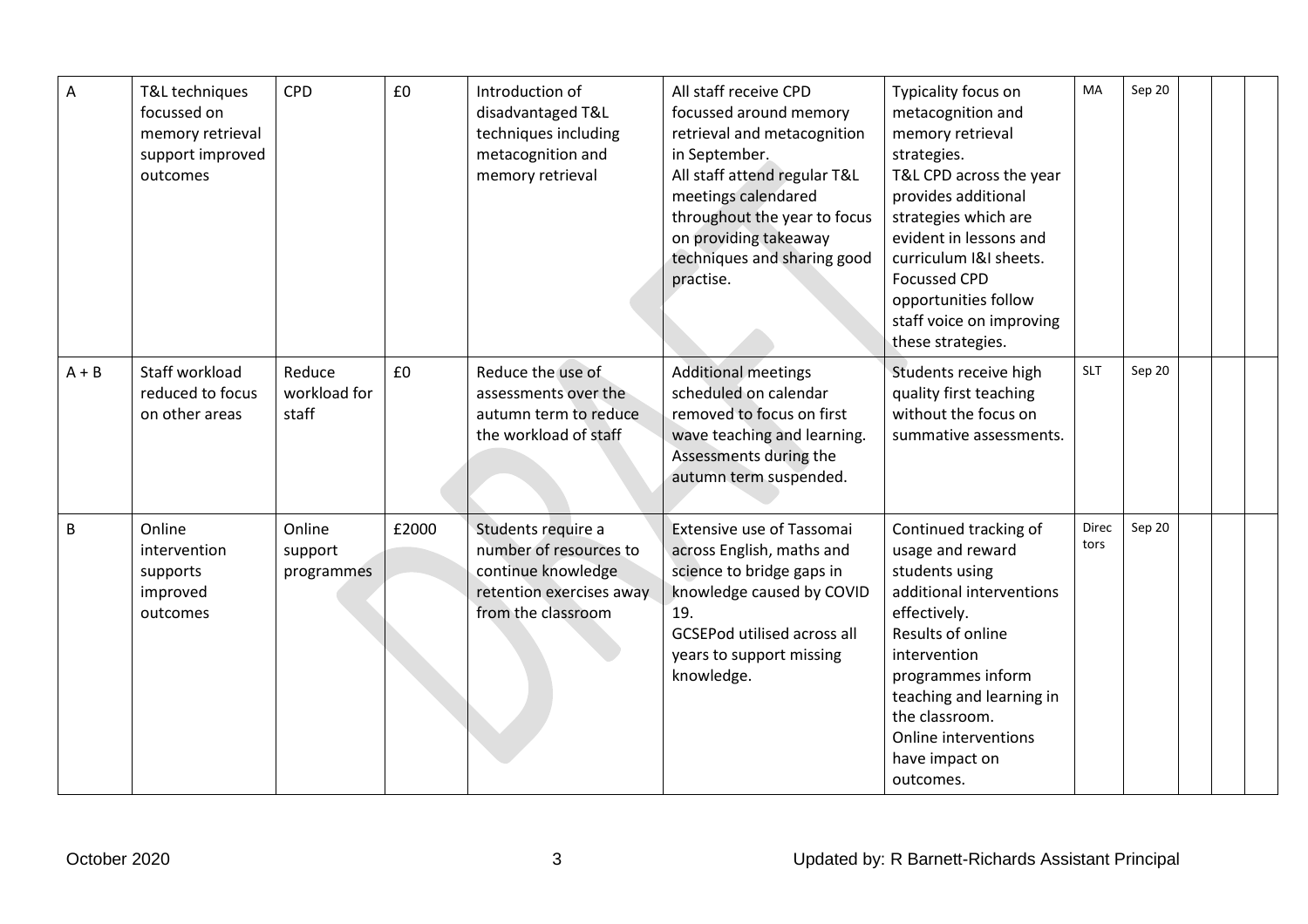| $\mathsf C$  | All students have<br>access to key<br>information at all<br>times                            | Printed KO's<br>for all<br>students                        | £260  | Students require sets of<br>printed revision materials<br>for all subjects.                                  | All students in all years<br>receive knowledge<br>organisers each half term for<br>all subjects.                                                                                                 | Students have<br>consistent access to<br>knowledge organisers<br>throughout the year.<br>Knowledge organisers<br>are consistently used<br>within lessons and at<br>home to support<br>remote/blended<br>learning.                                                                                             | LH/EJ              | Sep 20    |  |  |
|--------------|----------------------------------------------------------------------------------------------|------------------------------------------------------------|-------|--------------------------------------------------------------------------------------------------------------|--------------------------------------------------------------------------------------------------------------------------------------------------------------------------------------------------|---------------------------------------------------------------------------------------------------------------------------------------------------------------------------------------------------------------------------------------------------------------------------------------------------------------|--------------------|-----------|--|--|
| $\mathsf{C}$ | Parents<br>supported to<br>bridge gaps in<br>learning.                                       | Online 1/2<br>termly<br>support<br>sessions for<br>parents | £0    | Parents require<br>additional information to<br>support students return<br>to learning following<br>lockdown | Parents have access to SUA<br>staff to follow up on<br>questions, queries or<br>techniques shown in the<br>academy to support students<br>learning from home.                                    | Parents attend<br>additional sessions to<br>support students<br>working from home.<br>Parental sessions are<br>available for all across<br>the year.<br>Content of parental<br>sessions is flexible and<br>adapts to the needs of<br>the academy following<br>any further disruptions<br>caused by lockdowns. | <b>HOYS</b>        | Nov<br>20 |  |  |
| B            | <b>Students</b><br>experience<br>intervention<br>strategies to<br>support their<br>learning. | Learning<br>performance                                    | £4000 | Students receive an<br>intervention program<br>focussed on learning<br>techniques and exam<br>support        | Students have access to<br>outside speakers to hear<br>different strategies they<br>could utilise to support their<br>learning from home and<br>their mindset of how to learn<br>in the academy. | Students receive<br>targeted workshops and<br>presentations across the<br>year based upon their<br>needs at the time.<br>Students utilise the<br>information provided<br>within the intervention<br>sessions to aid their<br>improvement in their<br>outcomes.                                                | RBR/<br><b>HOY</b> | Nov<br>20 |  |  |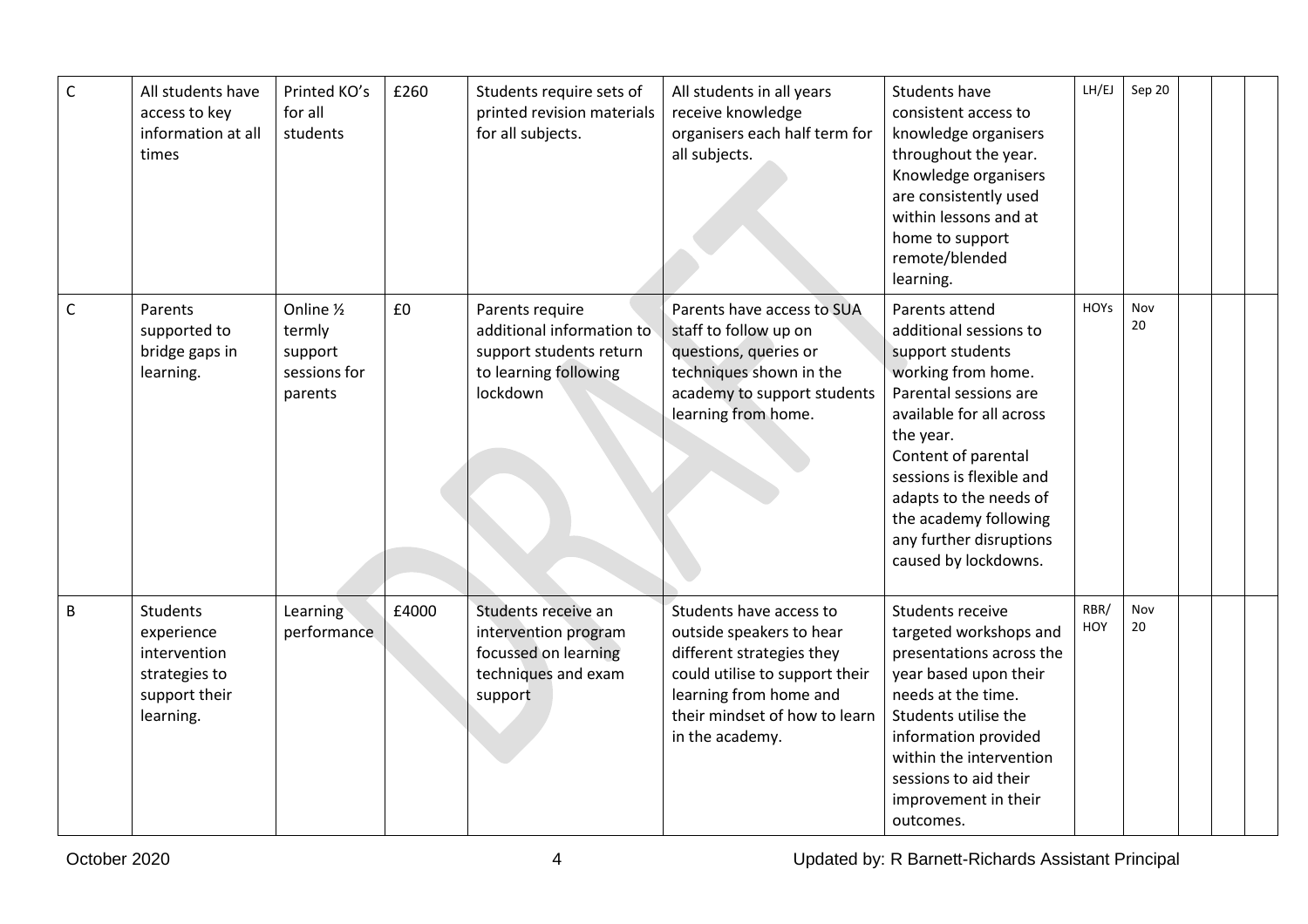| $\mathsf{C}$ | All students have<br>remote computer<br>access                                      | Access to<br>computers<br>for remote<br>learning | £10000 | 160 students across the<br>academy do not have<br>access to laptops at<br>home          | All students have access to<br>laptop facilities to enable<br>remote learning to take<br>place without fail. | All students have access<br>to a laptop during the<br>duration of any<br>lockdown.<br>Laptops are ready and<br>can be distributed to all<br>students during<br>lockdown and also to<br>support the learning of<br>students at home at all<br>other times. | RBR/<br>DB/S<br>LT/SC     | Oct 20           |  |  |
|--------------|-------------------------------------------------------------------------------------|--------------------------------------------------|--------|-----------------------------------------------------------------------------------------|--------------------------------------------------------------------------------------------------------------|-----------------------------------------------------------------------------------------------------------------------------------------------------------------------------------------------------------------------------------------------------------|---------------------------|------------------|--|--|
| B            | All students have<br>intervention<br>targeted to their<br>specific needs            | Intervention<br>blocks                           | £2000  | Students have 10 week<br>blocks of intervention                                         | Students have additional<br>targeted interventions to<br>support their recovery<br>curriculum                | Students receive<br>additional tuition from<br>subject specialists to<br>improve their academic<br>performance.                                                                                                                                           | Direc<br>tors             | <b>Jan 20</b>    |  |  |
| $\mathsf{C}$ | Students have<br>increased access<br>to mental health<br>and wellbeing<br>providers | Mental<br>health<br>support                      | £2000  | Students have increased<br>access to mental health<br>help from YESS and<br><b>MIND</b> | Increased numbers of<br>students can access the YESS<br>and MIND mental health<br>support teams              | Student wellbeing<br>improves following the<br>use of external providers<br>for support.                                                                                                                                                                  | SW/<br><b>CVH</b><br>team | Nov<br>20        |  |  |
| B            | SUA6 students<br>used to help<br>support and<br>mentor students<br>in younger years | Student<br>ambassadors                           | £700   | Students in younger<br>years have access to<br>mentoring from SUA6<br>students          | Number of students receive<br>targeted mentoring support<br>from SUA6 ambassadors                            | Students receive regular<br>input from SUA6<br>students to monitor<br>their progress in lessons<br>and around the<br>academy                                                                                                                              | NS/<br>HoY                | <b>Dec</b><br>20 |  |  |